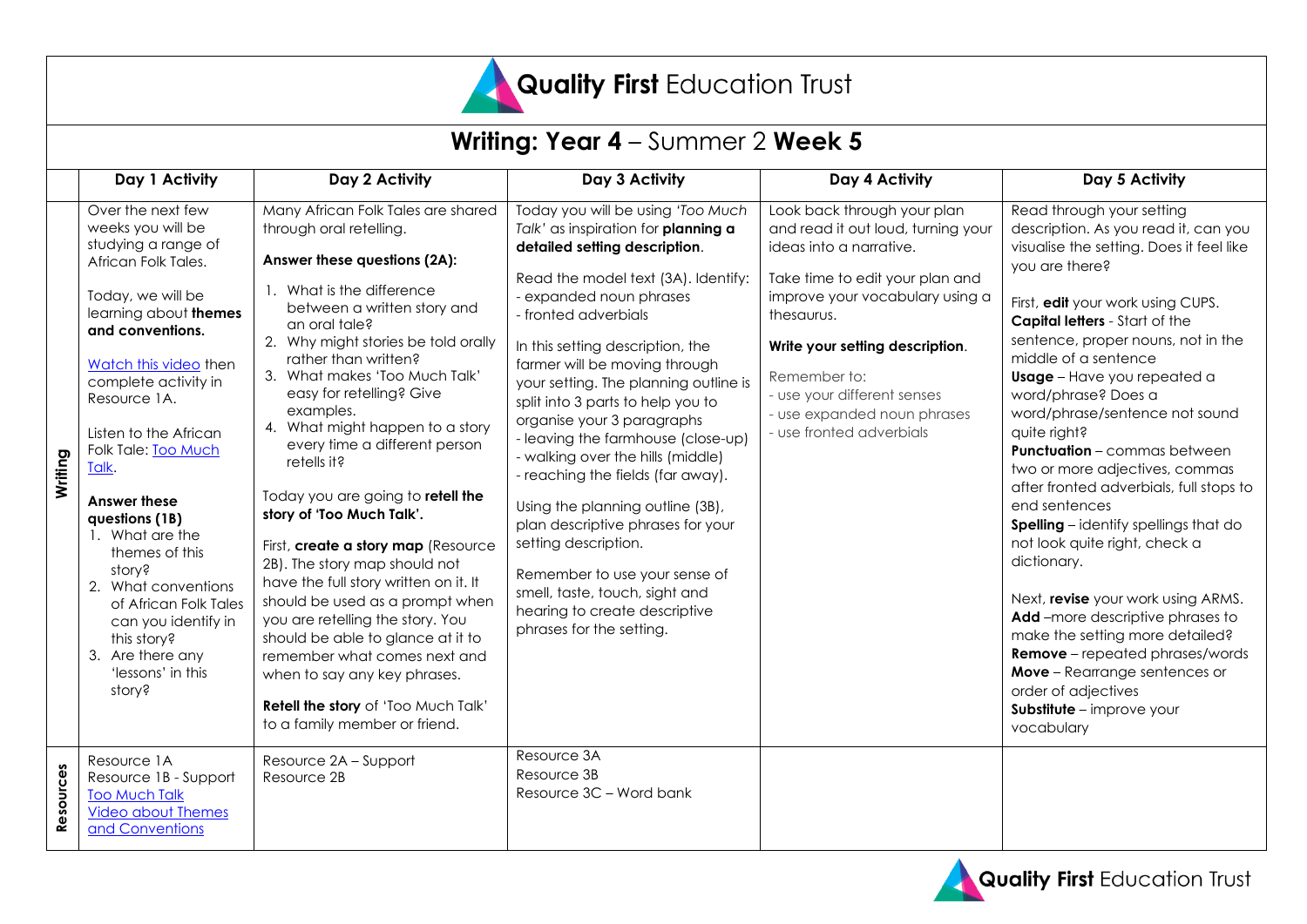

# **Reading: Year 4 –** Summer 2 **Week 5**

|          |                |          | Day 1 Activity                                                                                                                                                                                                                                                                       | Day 2 Activity                                                                | Day 3 Activity                                                             | Day 4 Activity                                                               | Day 5 Activity                                                                      |  |
|----------|----------------|----------|--------------------------------------------------------------------------------------------------------------------------------------------------------------------------------------------------------------------------------------------------------------------------------------|-------------------------------------------------------------------------------|----------------------------------------------------------------------------|------------------------------------------------------------------------------|-------------------------------------------------------------------------------------|--|
|          |                |          |                                                                                                                                                                                                                                                                                      |                                                                               |                                                                            |                                                                              |                                                                                     |  |
| Reading  | class<br>Whole |          | There's a Viking in My Bed<br>and Other Stories-<br>Chapter 7 - Vanishing Act                                                                                                                                                                                                        | There's a Viking in My Bed<br>and Other Stories-<br>Chapter 1 - Trouble Ahead | There's a Viking in My Bed<br>and Other Stories - Chapter<br>$2 - T\alpha$ | There's a Viking in My Bed<br>and Other Stories - Chapter<br>3 - Deathsnore! | There's a Viking in My Bed<br>and Other Stories - Chapter<br>4 - Sigurd Goes Beserk |  |
|          |                | $\ast$   | Snorp the city monster                                                                                                                                                                                                                                                               | Moopy the underground<br>monster                                              | Moopy on the beach                                                         | The emperor's painting 1 -<br>15                                             | The emperor's painting 16 -<br>31                                                   |  |
|          | Independent    | $* \ast$ | Curse of the red scorpion                                                                                                                                                                                                                                                            | Eek and Ack VS the<br>Wolfman                                                 | <b>Beyond the Black Hole</b>                                               | Aladdin and the magic<br>$lamp1 - 15$                                        | Aladdin and the magic<br>lamp 16 - 31                                               |  |
|          |                | $***$    | The Village that almost<br>Vanished 1 - 17                                                                                                                                                                                                                                           | The Village that almost<br>Vanished 18 - 37                                   | <b>Pecos Bill, Colossal Cowboy</b>                                         | The Wolfboy's Wish                                                           | After the Challenger: A<br><b>Strory of the Space Shuttle</b><br>disaster           |  |
|          |                |          | Words to learn - sparkly, tickly, cuddly, happily, angrily, magically, heroically, terrifically                                                                                                                                                                                      |                                                                               |                                                                            |                                                                              |                                                                                     |  |
| Spelling |                |          | This week you are revising the '-ly' suffix. Consider the spelling rule when adding the -ly suffix to different root words.<br>sparkle $\rightarrow$ sparkly<br>happy $\rightarrow$ happily<br>magic $\rightarrow$ magically<br>Practise spelling these using the school strategies. |                                                                               |                                                                            |                                                                              |                                                                                     |  |
|          |                |          | Challenge! Choose 5 more words that you find tricky and practise spelling those too.                                                                                                                                                                                                 |                                                                               |                                                                            |                                                                              |                                                                                     |  |

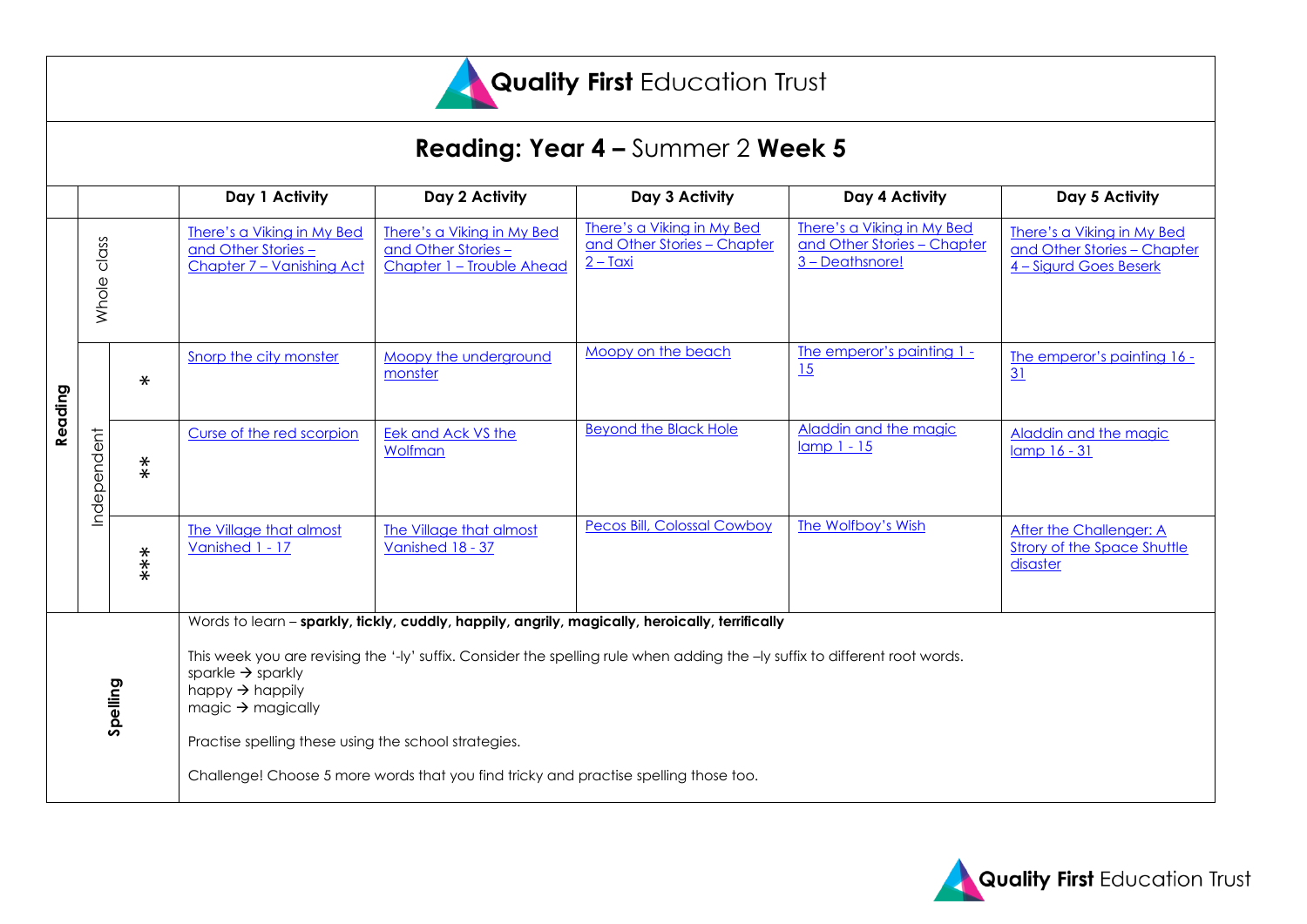#### **Resource 1A - Themes and Conventions**

What are the main **themes** for these familiar stories? The Lion, the Witch and the Wardrobe

| The Lion King                                               |
|-------------------------------------------------------------|
| The Tortoise and the Hare                                   |
| Something Else                                              |
| The Twelve Labours of Hercules                              |
| What are the <b>conventions</b> of these genres?<br>Fantasy |
|                                                             |
| <b>Science Fiction</b>                                      |
|                                                             |
| Romance                                                     |
|                                                             |
| African Folk Tale                                           |
|                                                             |
| Crime                                                       |
|                                                             |

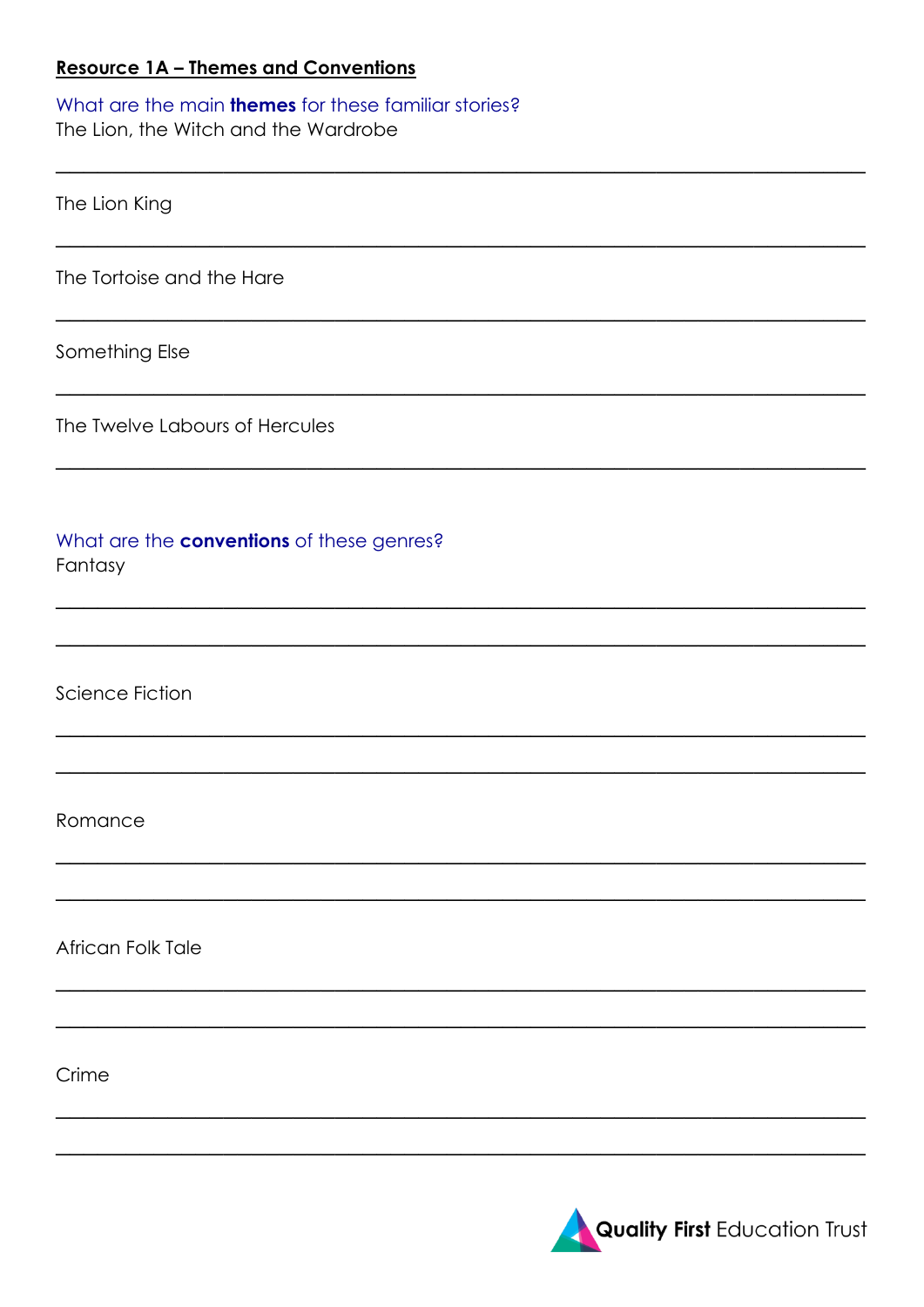### Resource 1B - Support

1. What are the themes of Too Much Talk?

|                         | 2. What conventions of African Folk Tales can you |
|-------------------------|---------------------------------------------------|
| identify in this story? |                                                   |

3. Are there any 'lessons' in this story?

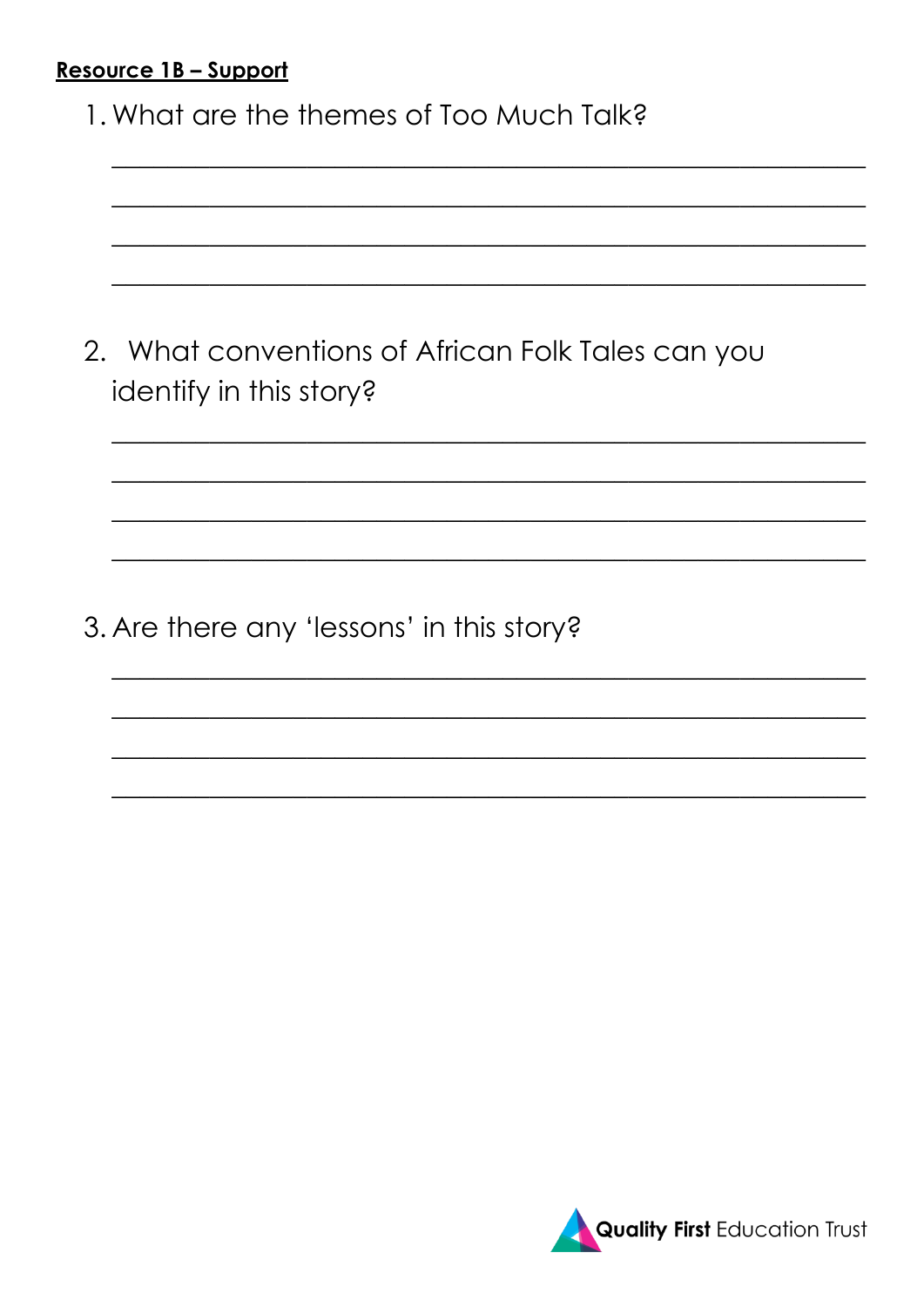### **Resource 2A**

|  | 1. What is the difference between a written story and an oral tale? |  |  |  |  |
|--|---------------------------------------------------------------------|--|--|--|--|
|--|---------------------------------------------------------------------|--|--|--|--|

2. Why might stories be told orally rather than written?

3. What makes 'Too Much Talk' easy for retelling? Give examples.

4. What might happen to a story every time a different person retells it?

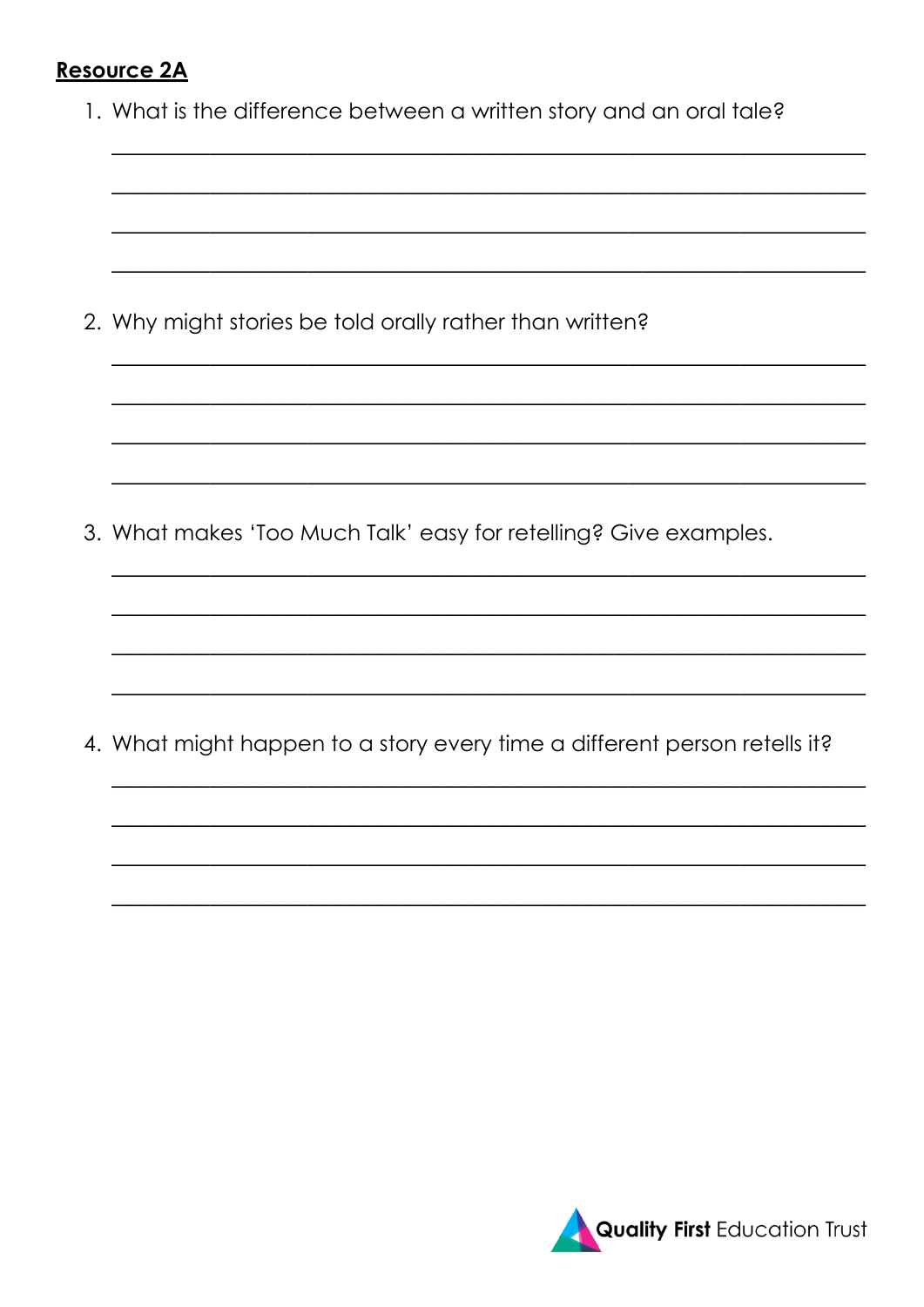## **Resource 2B**

Create your own story map.

Add **repetitive phrases** to remind you when to say them, use **symbols** to help you remember key parts and add **sound effects** to bring the story to life.

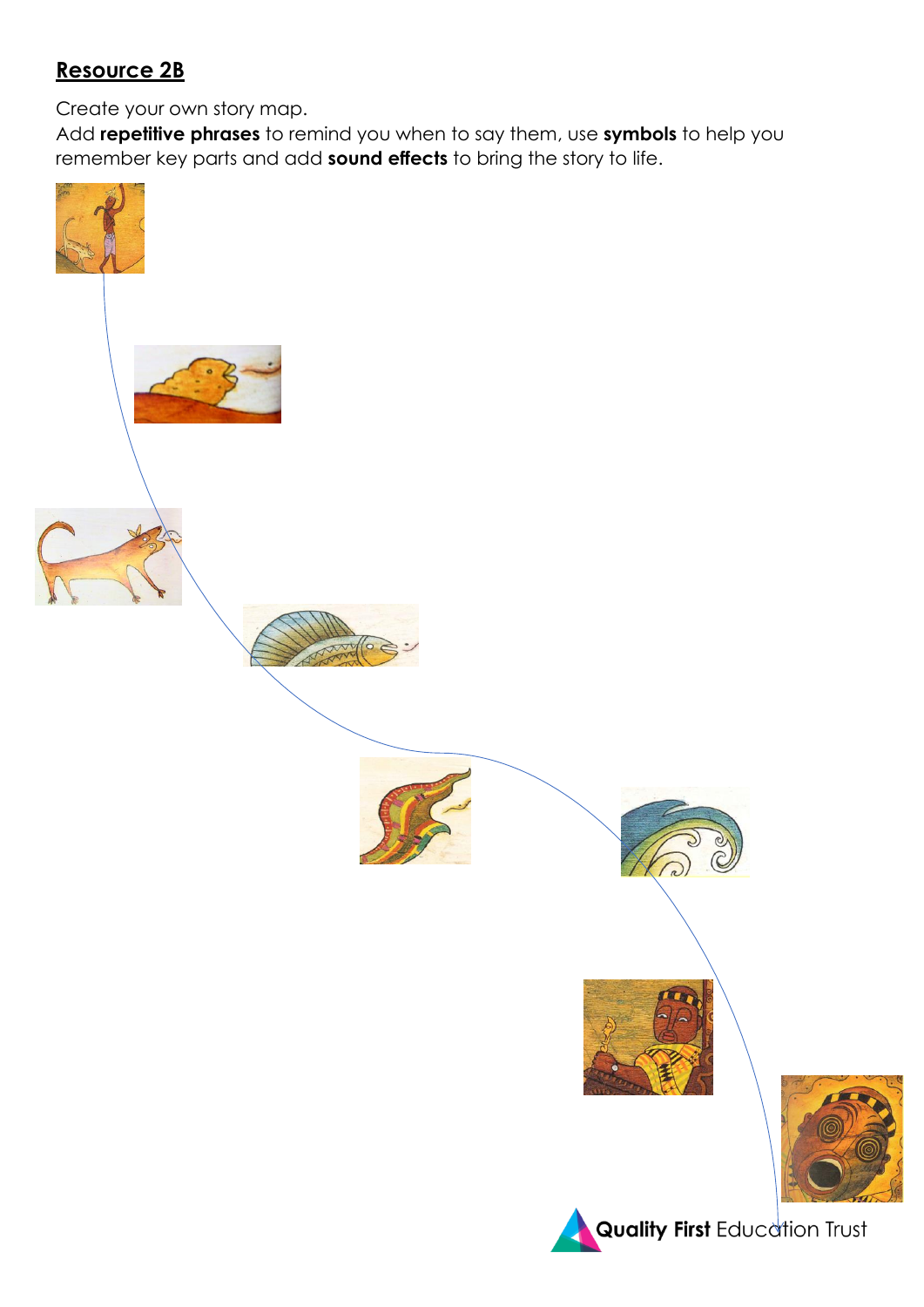## **Resource 3A**

Model piece of writing from a Year 4 student last year.

Identify:

- expanded noun phrases
- fronted adverbials
- figurative language (simile and metaphor)

#### fronted adverbial

The farmer trudged up the dusty path. Under his hardened feet, the parched, thirsty ground longed for water. The dust burnt the soles of his feet, this tired African man was experiencing pain like never before. Behind him, his sandy, yellow dog panted like a yam with legs, walking slower and slower, barking impatiently. Looking down, the sizzling amber ground continued to burn like a relentless fire. The exhausted farmer yearned for water, for that river of cold liquid to go rushing down his throat. He wrinkled his nose as the wings of mosquitoes and midges filled his nostrils. expanded noun phrase

On the weary traveller went, plodding along the rocky ground, desperate to reach his destination. A little further along he could see trees standing to attention, baked under the African sun and spotted large, tropical birds dipping in and out of the branches like a graceful shimmer. On the brow of the hill, he could see the houses of the village balancing under their scorched thatched roofs.

Far above him was the sky, where a sun as yellow and egg-yolk beat down mercilessly on man and beast alike. There was no escape and he had no choice but to continue walking along. Far away, so far that his eyes could just make out their shape, were endless sand dunes and he knew that somewhere, somewhere far from here was his plantation and his son would be taking the goats back by now. When would he return and see his beautiful family? In a last effort, the fatigued man dragged himself over the hill towards his plantation, adjusted his shovel and, with a sigh, carried on.

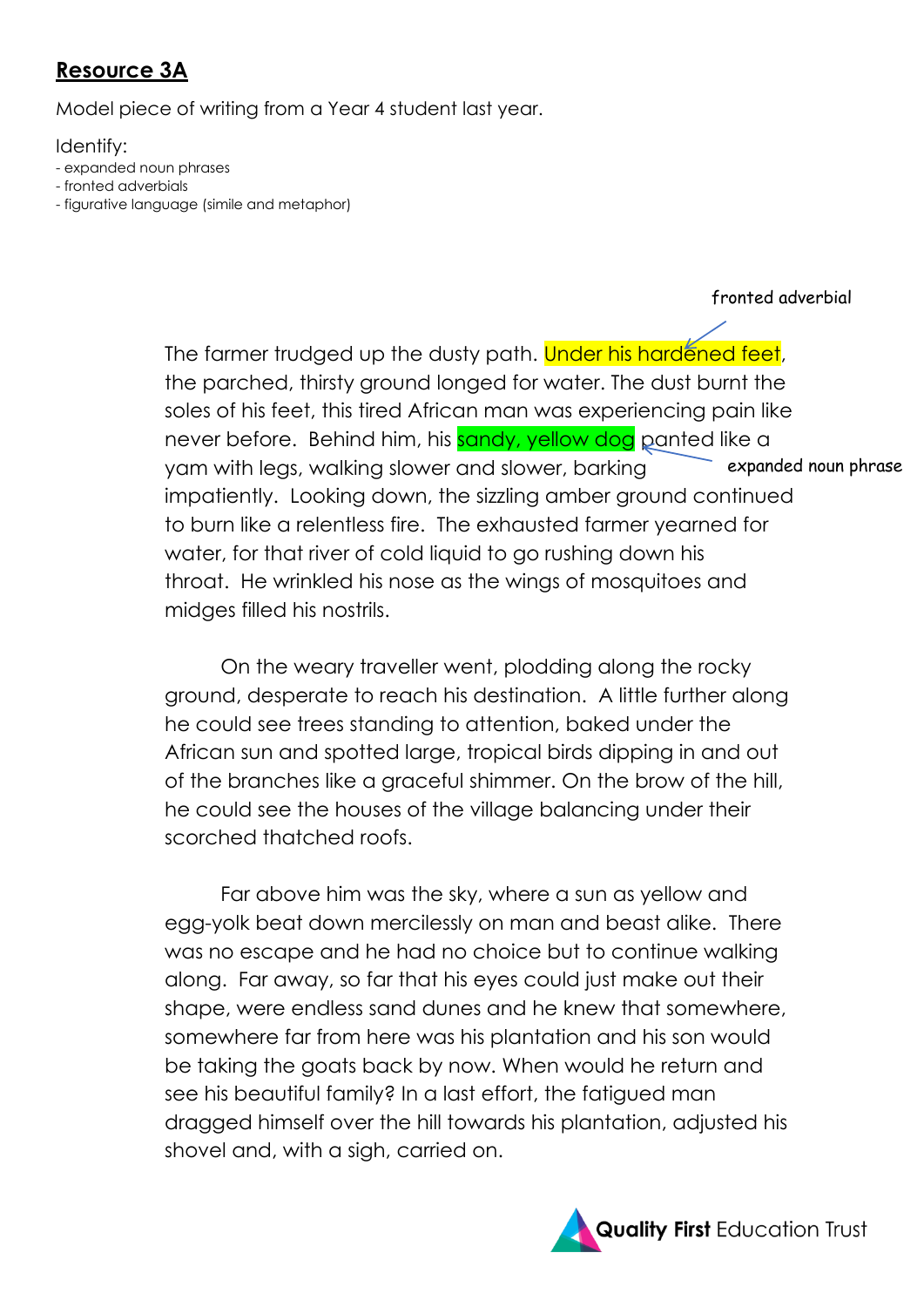# **Resource 3B – Planning Format**

| Far away |        |          |  |  |
|----------|--------|----------|--|--|
|          | Middle |          |  |  |
|          |        | Close up |  |  |
|          |        |          |  |  |
|          |        |          |  |  |